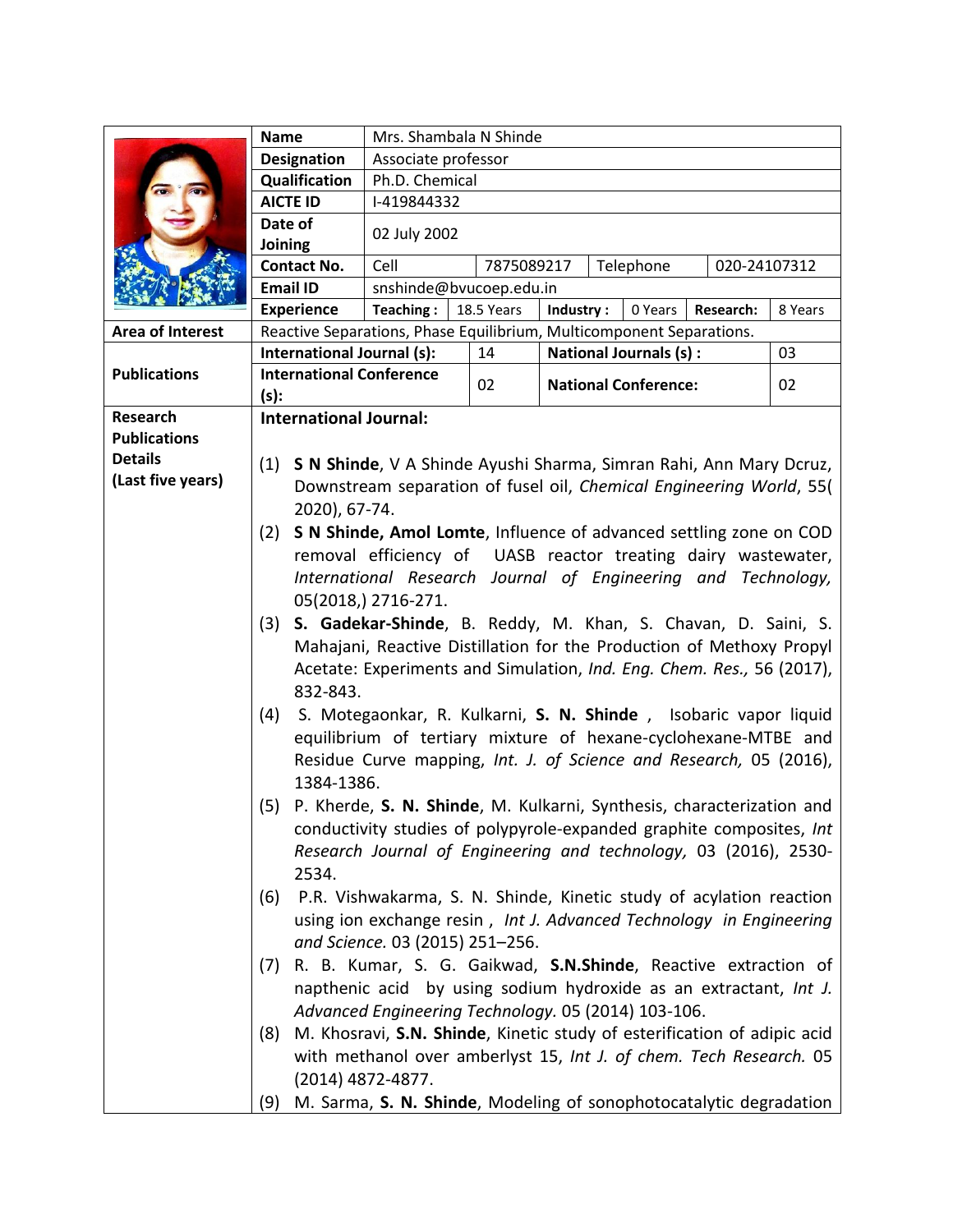|                          | of formic acid in pharmaceutical waste Water, Int J. Innovative Tech.                                                                           |  |  |  |
|--------------------------|-------------------------------------------------------------------------------------------------------------------------------------------------|--|--|--|
|                          | Exploring Engg. 01 (2012) 42 - 47.                                                                                                              |  |  |  |
|                          | (10) H.Salih, S. N.Shinde, Influence of temperature and estimation of<br>enthalpy and entropy for reactive extraction of lactic acid, 10 (2012) |  |  |  |
|                          | 1309 - 1316.                                                                                                                                    |  |  |  |
|                          | (11) M. B. Mane, S.N.Shinde, Vapor liquid equilibrium: A Review, Scientific                                                                     |  |  |  |
|                          | reviews and chemical communications, 2 (2012) 158-171.                                                                                          |  |  |  |
|                          |                                                                                                                                                 |  |  |  |
|                          | <b>International Conference:</b>                                                                                                                |  |  |  |
|                          | S. Gadekar-Shinde, D.R.Saini, S. M. Mahajani, Synthesis of<br>1.<br>Methoxy Propyl Acetate, ISCRE -23, 7-10 September 2014,<br>Bangkok.         |  |  |  |
|                          | S Gadekar, K S Kulkarni, V V Patil, S J Raut. Application of Residue<br>2.                                                                      |  |  |  |
|                          | Curve Map for Non ideal systems. Indo -Italian Brain storming                                                                                   |  |  |  |
|                          | workshop at BVDUCOE-Pune 43, 5, 6 December 2005.                                                                                                |  |  |  |
|                          | <b>National conference:</b>                                                                                                                     |  |  |  |
|                          | 1. S. Gadekar-Shinde, S. M. Chavan, D.R. Saini, Isobaric vapor liquid                                                                           |  |  |  |
|                          | equilibrium for acetic acid and anisole system, CHEMCON, 26-30                                                                                  |  |  |  |
|                          | December 2014, Punjab University Chandigarh.                                                                                                    |  |  |  |
|                          | 2. S Gadekar, K S Kulkarni, Residue Curve Map for non ideal Systems.                                                                            |  |  |  |
|                          | All india Seminar on catalyzing Vision 2020, NIT(Rourkela) 14-15<br>September 2006.                                                             |  |  |  |
|                          | 3. One research paper read on "Removal of Cadmium from aqueous                                                                                  |  |  |  |
|                          | phase by various natural adsorbents" was<br>presented<br>in                                                                                     |  |  |  |
|                          | <b>SCHEMCON held at ICT Mumbai (October 2018)</b>                                                                                               |  |  |  |
|                          |                                                                                                                                                 |  |  |  |
| <b>Research Projects</b> | Title of the project: Reactive Distillation<br>1.                                                                                               |  |  |  |
|                          | Funding agency- IIT Bombay                                                                                                                      |  |  |  |
|                          | Amount-Technical support                                                                                                                        |  |  |  |
|                          | Duration-2012 - 2017                                                                                                                            |  |  |  |
|                          | Status-completed                                                                                                                                |  |  |  |
|                          | <b>Title of the project: Reactive Extraction</b><br>2.                                                                                          |  |  |  |
|                          | Funding agency- NCL Pune                                                                                                                        |  |  |  |
|                          | Amount-Technical support                                                                                                                        |  |  |  |
|                          | Duration-2013 - 2014<br><b>Status-Completed</b>                                                                                                 |  |  |  |
|                          | Title of the project: Studies of Graphite filled Polymer Composites<br>З.                                                                       |  |  |  |
|                          | Funding agency- BVDUCOE and MITCOE Pune                                                                                                         |  |  |  |
|                          | Amount-Technical support                                                                                                                        |  |  |  |
|                          | Duration-2015 - 2016                                                                                                                            |  |  |  |
|                          | Status-completed                                                                                                                                |  |  |  |
| <b>Books / Book</b>      | <b>Book:</b>                                                                                                                                    |  |  |  |
| chapters                 | 1. H. Salih, S.N. Shinde, Reactive extraction of lactic acid with TBP,                                                                          |  |  |  |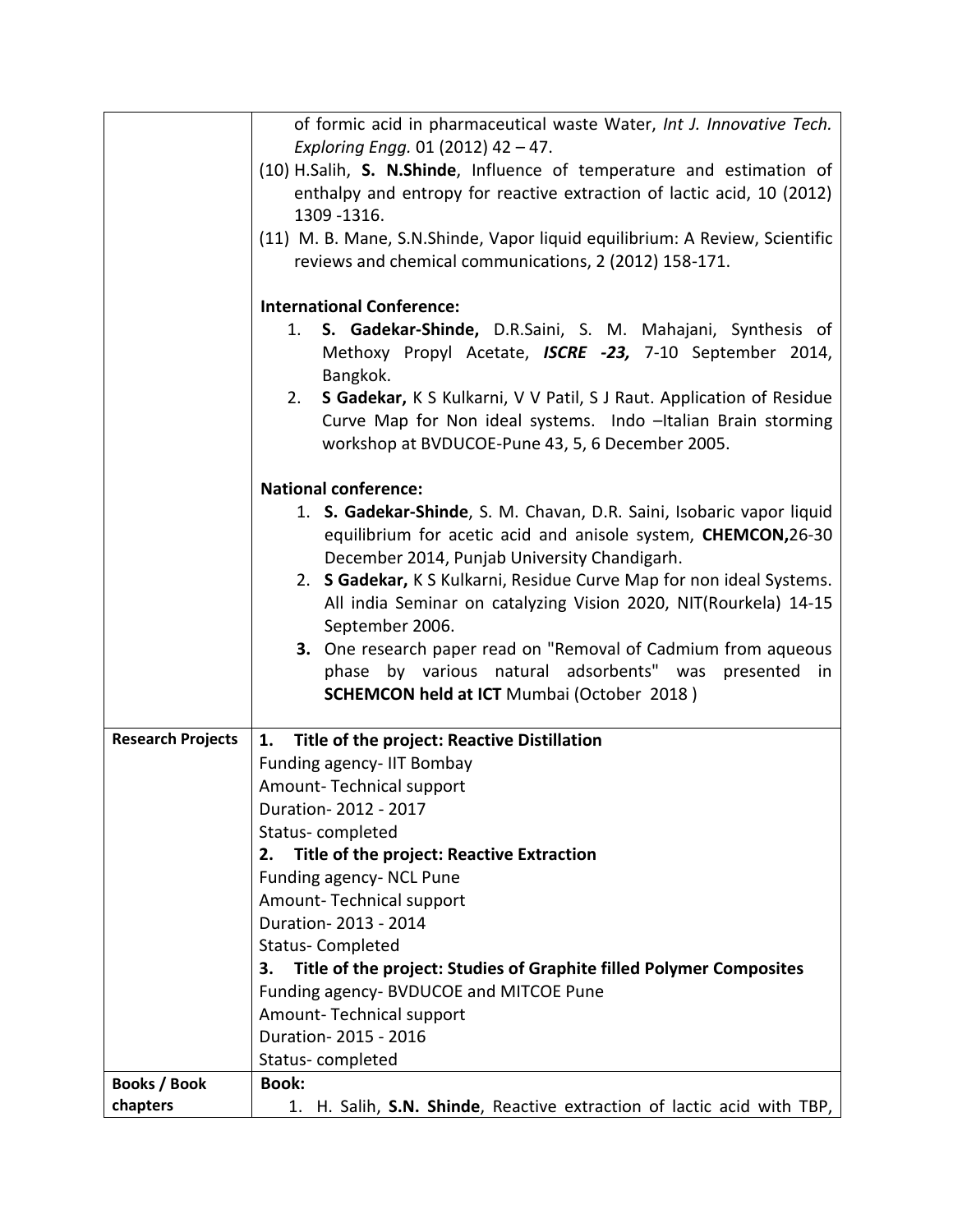| <b>Published</b>   | first ed., Lambert Publishing house, 2012. (ISBN 978-3-8383-4494-                       |  |  |  |
|--------------------|-----------------------------------------------------------------------------------------|--|--|--|
|                    | 2)                                                                                      |  |  |  |
|                    | 2. S N Shinde, K S Kulkarni, Process Plant operation, Chintan                           |  |  |  |
|                    | Publication 2008 (ISBN 81-89194-15-1)                                                   |  |  |  |
|                    |                                                                                         |  |  |  |
| Professional       | 1. ISTE                                                                                 |  |  |  |
| <b>Memberships</b> |                                                                                         |  |  |  |
|                    | 1. Participated in AICTE ATAL Academy sponsored FDP on "Computer                        |  |  |  |
|                    | Science and Biology " organized by PVPIT, Budhagaon, 18-22 January                      |  |  |  |
|                    | 2021                                                                                    |  |  |  |
|                    | 2. Participated in a workshop on "Modeling and Simulation of Heat                       |  |  |  |
|                    | Transfer Equipment using Aspen Plus" organized by PVPIT, Budhagaon,                     |  |  |  |
|                    | 16-20 March 2021                                                                        |  |  |  |
|                    |                                                                                         |  |  |  |
|                    | 3. Participant in International conference on Innovative thinking in                    |  |  |  |
|                    | science and Technology 23 February 2021, Yashwantrao Mohite                             |  |  |  |
|                    | College of Arts, Science and Commerce BV(DU) Pune.                                      |  |  |  |
|                    | 4. Participated in a workshop on "Intellectual Property Rights (IPR)                    |  |  |  |
|                    | Awareness : Patent Drafting and Filing" organized by R and D cell in                    |  |  |  |
|                    | association with Brainiac IP solutions, Pune, 23-25 July 2020 (Online                   |  |  |  |
|                    | mode)                                                                                   |  |  |  |
|                    | 5. Participated in workshop on "Advances in Separation Techniques"                      |  |  |  |
|                    | Sinhgad College of Engineering, Pune, 24 <sup>th</sup> & 25 <sup>th</sup> January 2019. |  |  |  |
| Workshop/          | 6. Two days seminar on "Environment and Green Technologies for                          |  |  |  |
| Seminar/           |                                                                                         |  |  |  |
| Conference         | Sustainable Development" AISSMS College of Engineering, Pune, 18 <sup>th</sup> &        |  |  |  |
| attended           | $19th$ January 2019.                                                                    |  |  |  |
|                    | 7. Participated in workshop on "Assessment and Evaluation Under                         |  |  |  |
|                    | Outcome Based education " organized by NITTTR, Kolkata, 10-14 June                      |  |  |  |
|                    | 2019.                                                                                   |  |  |  |
|                    | 8. Participated in workshop on "Industrial revolution through green                     |  |  |  |
|                    | technology" at D Y Patil College of Engineering, Kolhapur, 9-15                         |  |  |  |
|                    | December 2019                                                                           |  |  |  |
|                    | 9. Seminar on Coal to Chemicals organized by joint venture of IIT Bombay                |  |  |  |
|                    |                                                                                         |  |  |  |
|                    | and IICHE-MRC on 24 February 2018.                                                      |  |  |  |
|                    | 10. TEQIP-II sponsored workshop on "Mind Power" BVUCOE September                        |  |  |  |
|                    | 2014                                                                                    |  |  |  |
|                    | 11. Participant in International Symposium on Chemical Reaction                         |  |  |  |
|                    | Engineering ISCRE -23, Bangkok, (September 2014)                                        |  |  |  |
|                    | 12. Participant in CHEMCON, Chandigarh University (December 2014)                       |  |  |  |
|                    |                                                                                         |  |  |  |
|                    |                                                                                         |  |  |  |
|                    |                                                                                         |  |  |  |